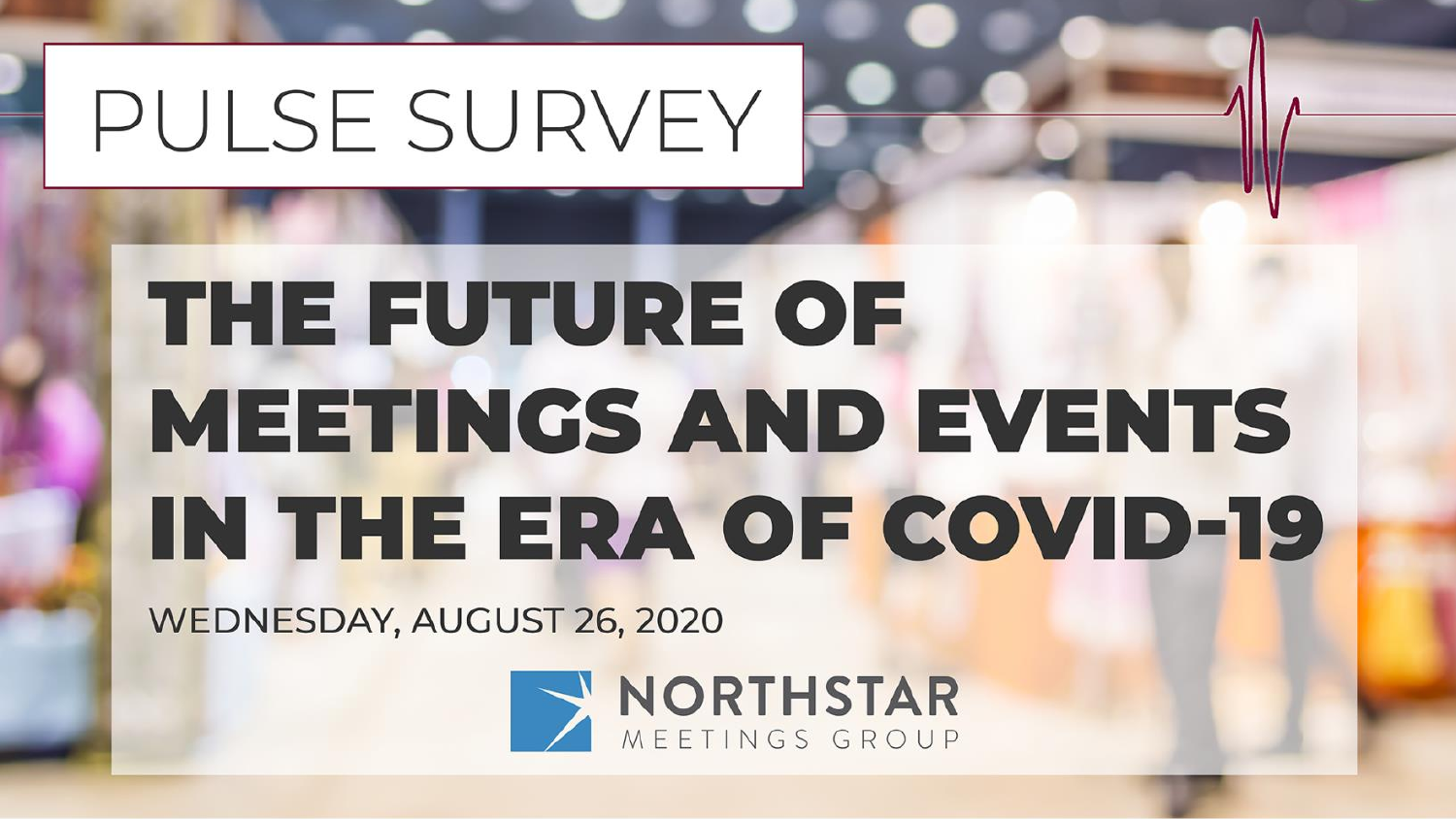

# **Respondents By Type, Volume and Size**



#### 819 Valid Planner Responses



August 25, 2020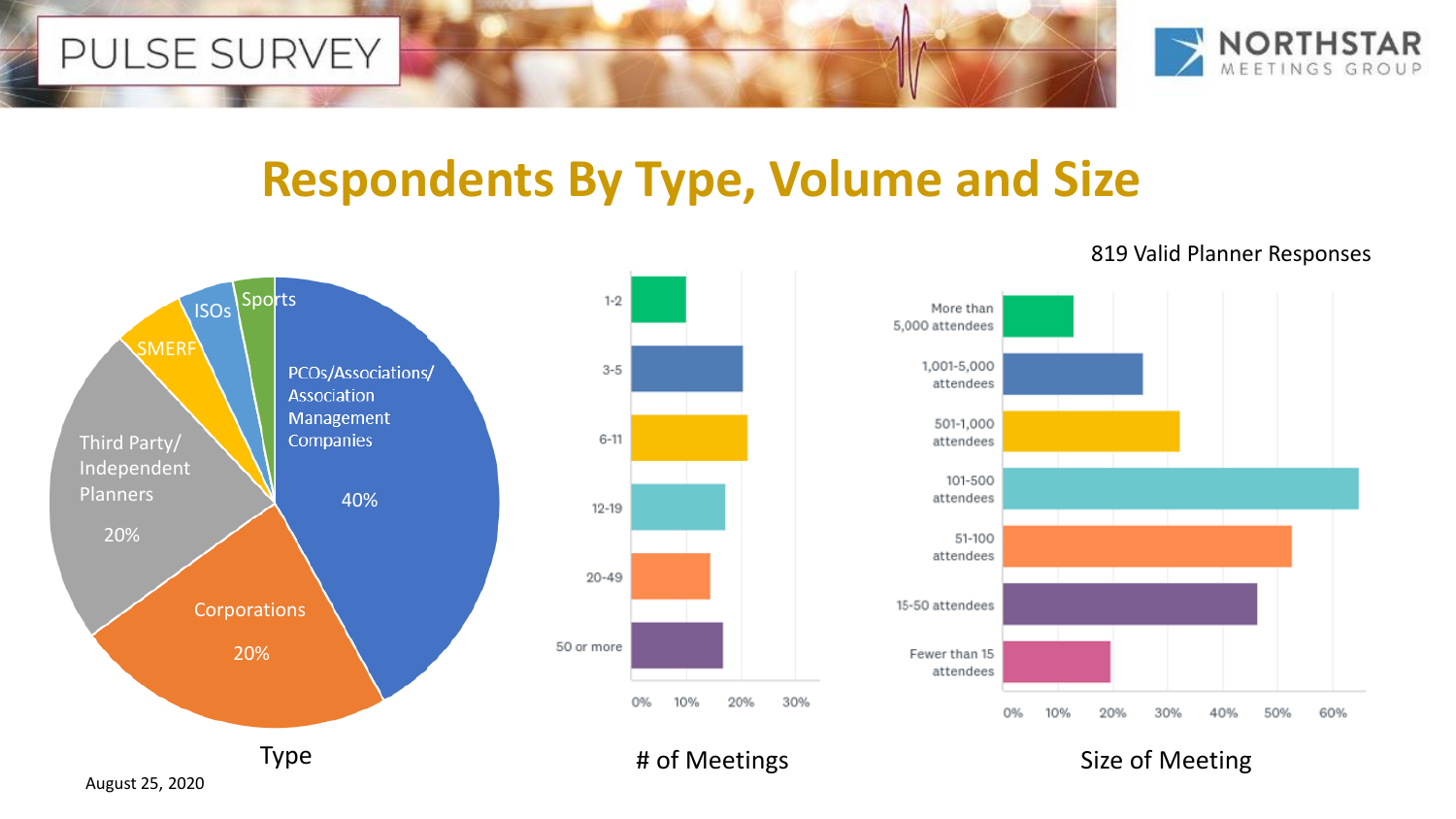



# **Respondents by Meeting Location**



#### US Meeting Locations

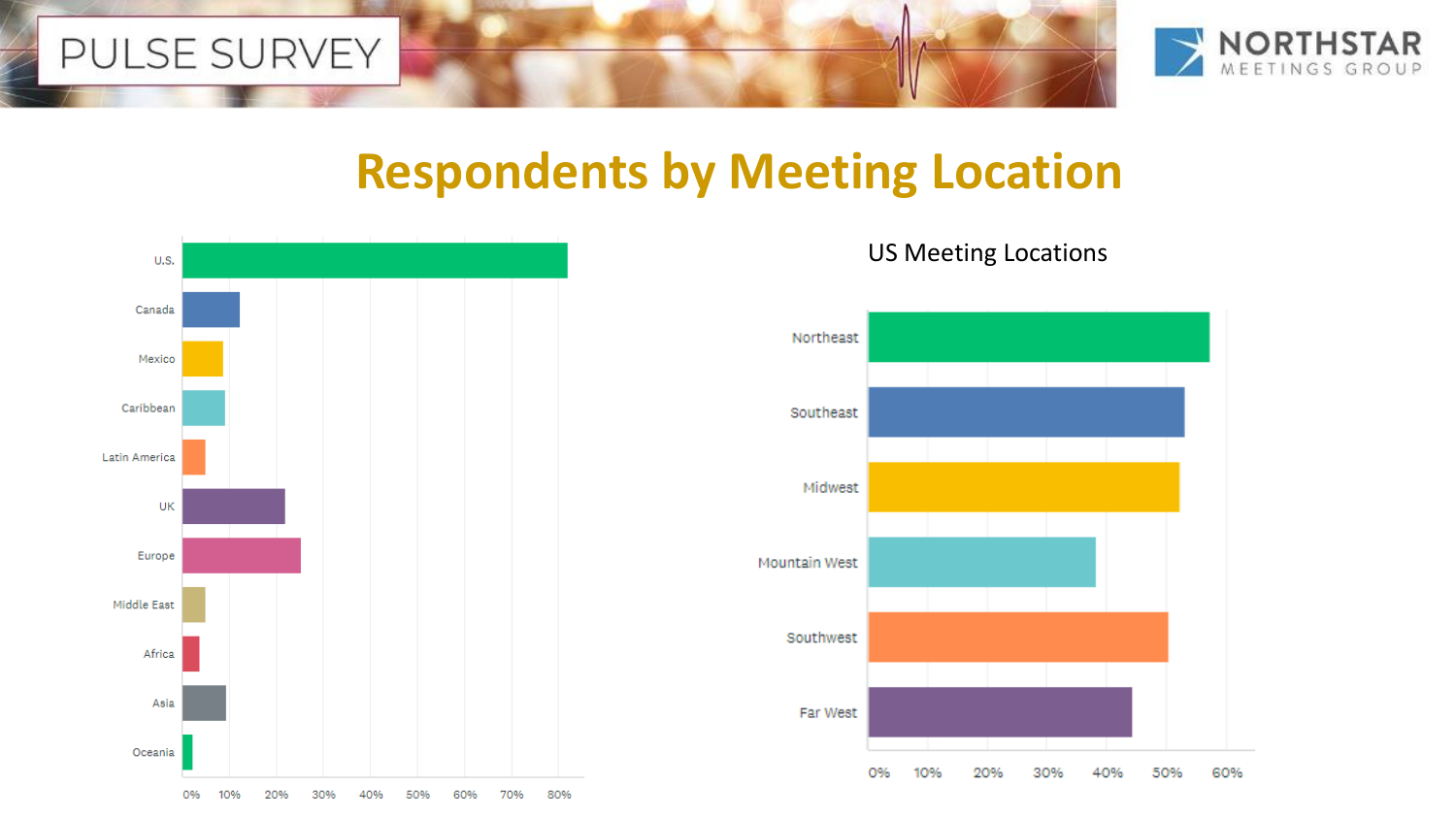

#### **No changes to working locations, with the majority of planners still working remotely**

| Working full time at a business location                                                                                         | 21.52% |
|----------------------------------------------------------------------------------------------------------------------------------|--------|
| Working full time remotely                                                                                                       | 62.60% |
| Furloughed, I remain employed but I am now working part-time.                                                                    | 6.30%  |
| Furloughed full-time, I remain employed but I am currently not working for<br>a DEFINED period.                                  | 1.84%  |
| Furloughed full-time, I remain employed but I am currently not working for<br>an UNDEFINED period.                               | 3.02%  |
| No longer employed in the job I had prior to March 1, 2020, and I intend to seek<br>work in the meetings/events industry.        | 3.67%  |
| No longer employed in the job I had prior to March 1, 2020, and I do not intend to<br>seek work in the meetings/events industry. | 1.05%  |

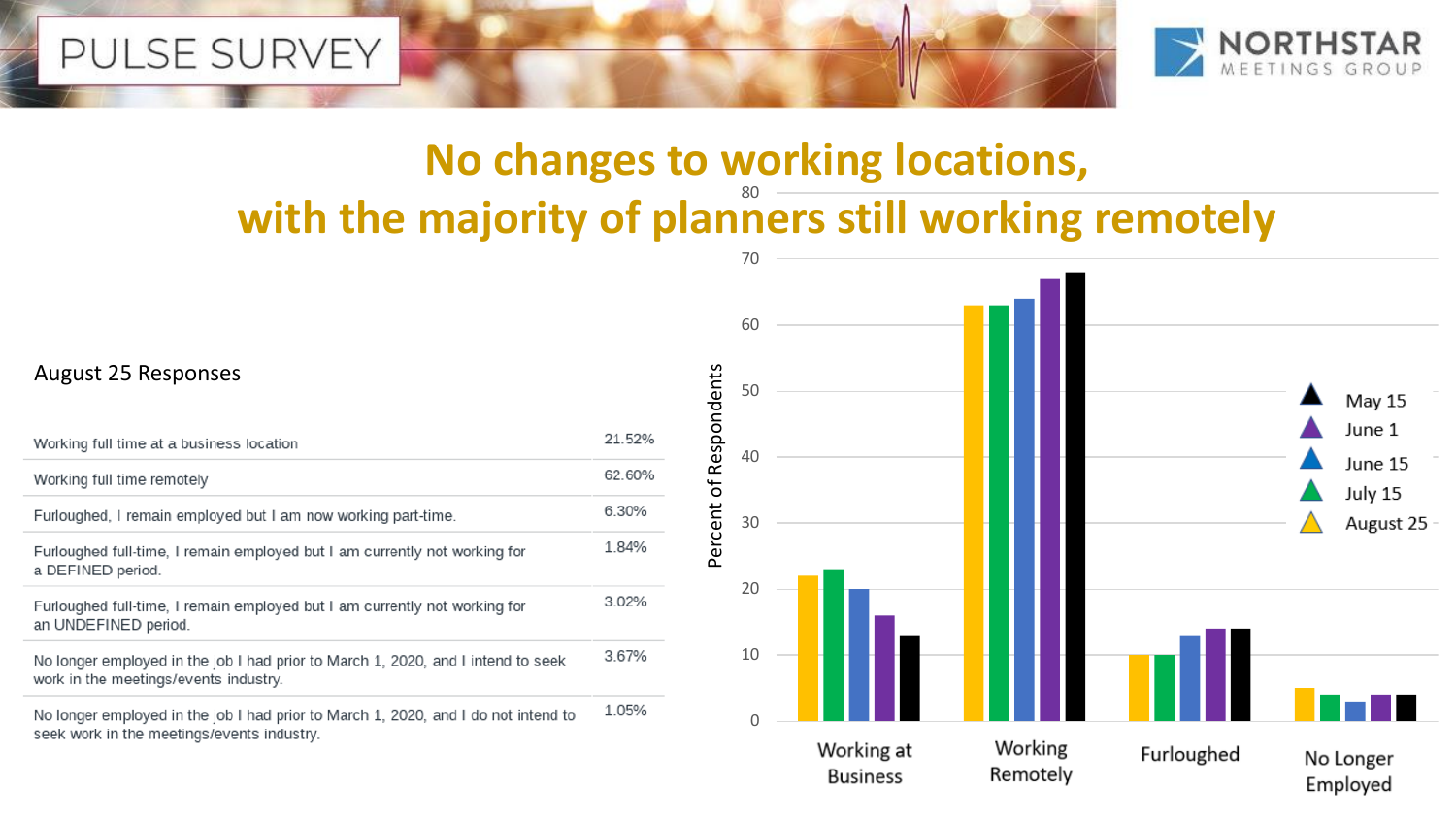



# **Rebooking Continues to Be the Primary Focus Though New Booking and Sourcing Activity Rises from July's Low**

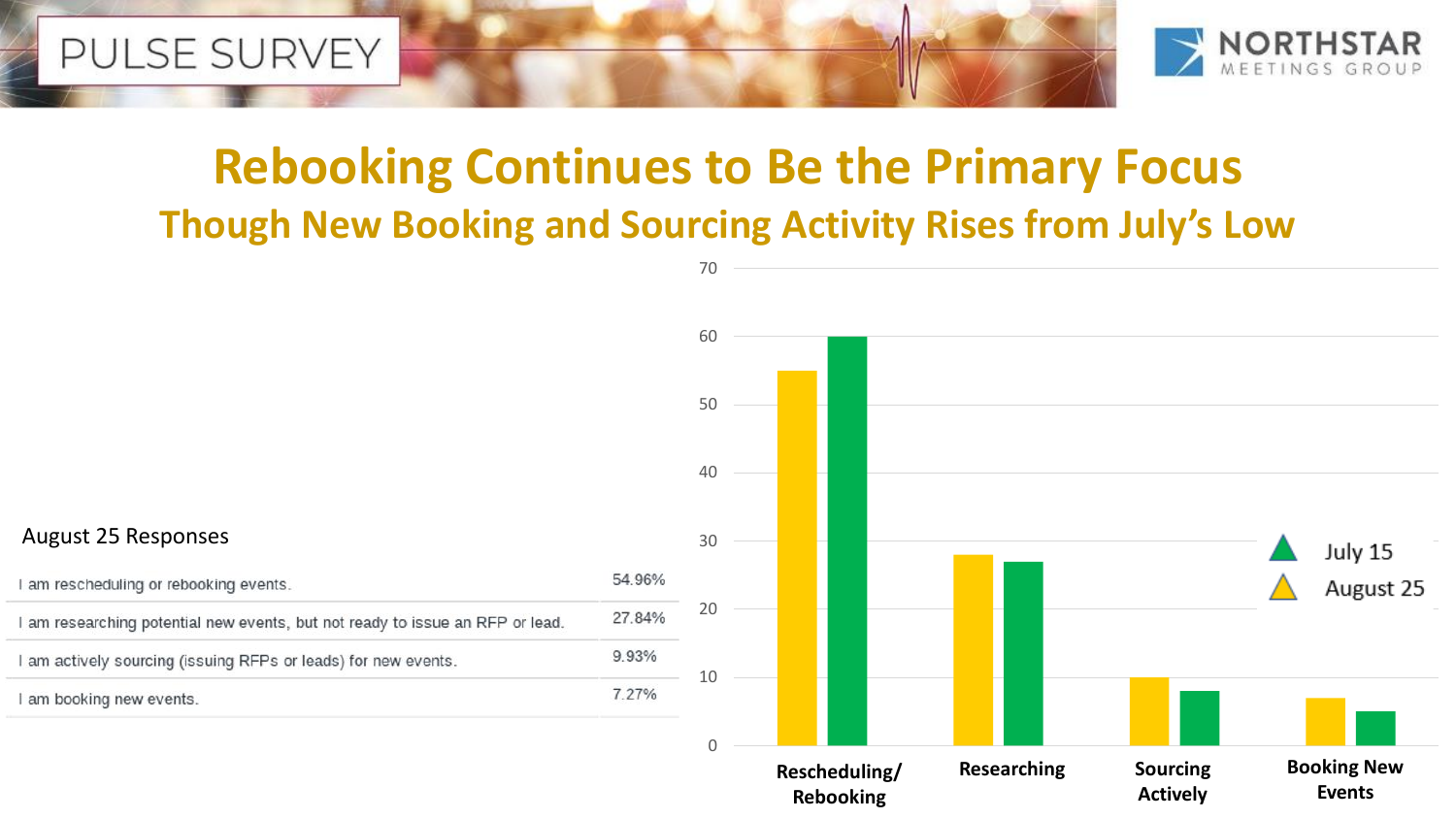

# **Regardless of Event Location, Planners' Primary Focus Continues to Be Rescheduling**

**Are you rescheduling, booking, or researching? What is your current primary focus?**



August 25 Responses

| $\checkmark$ | <b>IAM</b><br>RESCHEDULING _<br>OR REBOOKING<br><b>EVENTS.</b> | <b>I AM RESEARCHING</b><br><b>POTENTIAL NEW</b><br><b>EVENTS, BUT NOT</b><br>▼<br><b>READY TO ISSUE AN</b><br>RFP OR LEAD. | <b>I AM ACTIVELY</b><br><b>SOURCING</b><br>(ISSUING RFPS<br>▼<br><b>OR LEADS) FOR</b><br><b>NEW EVENTS.</b> | <b>IAM</b><br><b>BOOKING</b><br><b>NEW</b><br><b>EVENTS.</b> |
|--------------|----------------------------------------------------------------|----------------------------------------------------------------------------------------------------------------------------|-------------------------------------------------------------------------------------------------------------|--------------------------------------------------------------|
| Q3: U.S.     | 55.32%<br>265                                                  | 28.39%<br>136                                                                                                              | 9.60%<br>46                                                                                                 | 6.68%<br>32                                                  |
| 03: UK       | 52.38%<br>66                                                   | 28,57%<br>36                                                                                                               | 10.32%<br>13                                                                                                | 8.73%<br>11                                                  |
| O3: Europe   | 59.59%<br>87                                                   | 22,60%<br>33                                                                                                               | 13,01%<br>19                                                                                                | 4.79%                                                        |
| Q3: Asia     | 59.65%<br>34                                                   | 26.32%<br>15                                                                                                               | 7.02%<br>4                                                                                                  | 7.02%                                                        |
|              |                                                                |                                                                                                                            |                                                                                                             |                                                              |

am rescheduling or rebooking events.

am researching potential new events, but not ready to issue an RFP or lead.

am actively sourcing (issuing RFPs or leads) for new events.

am booking new events.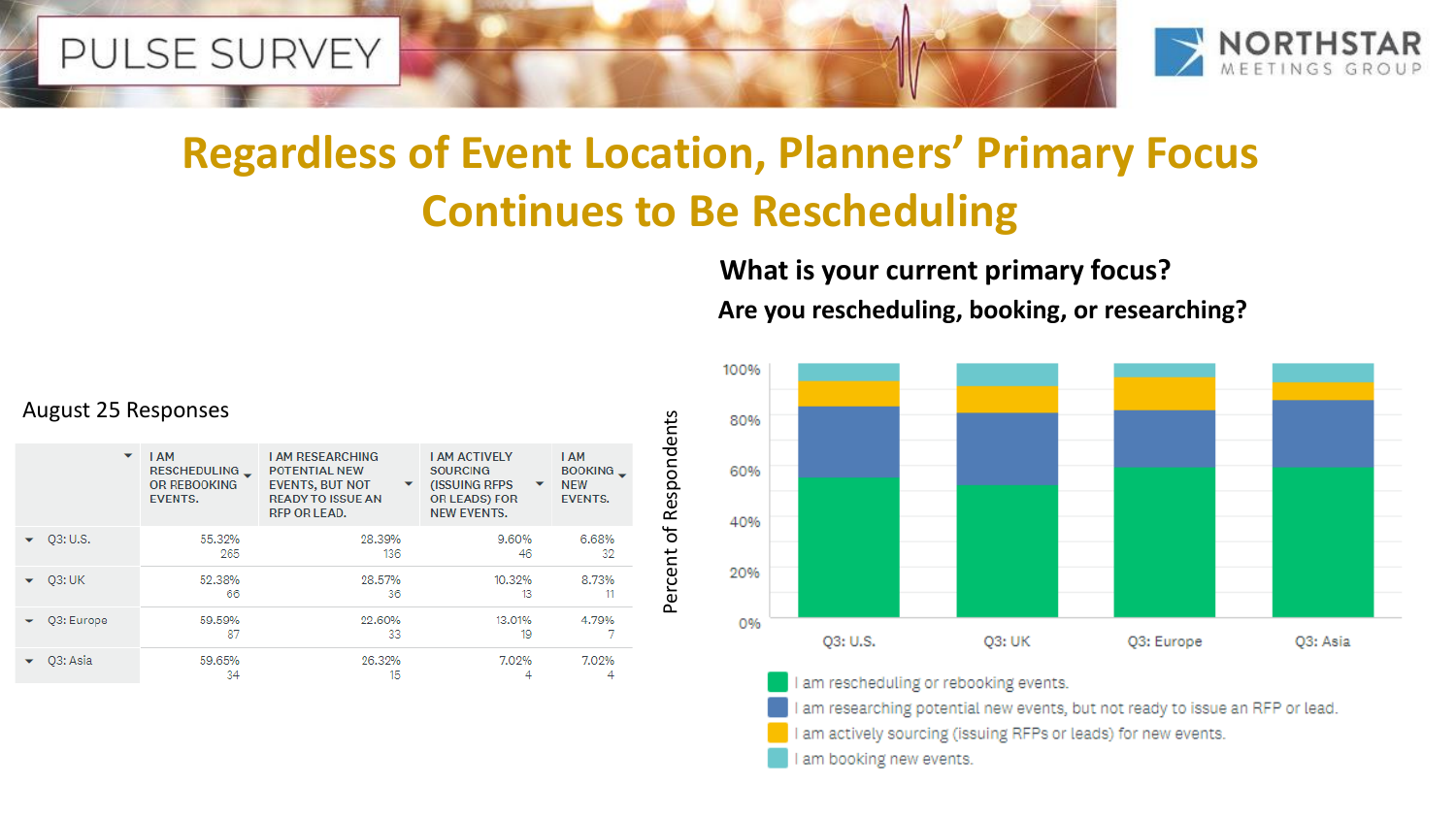



# **Majority of Planners Rescheduling for Q2 '21**

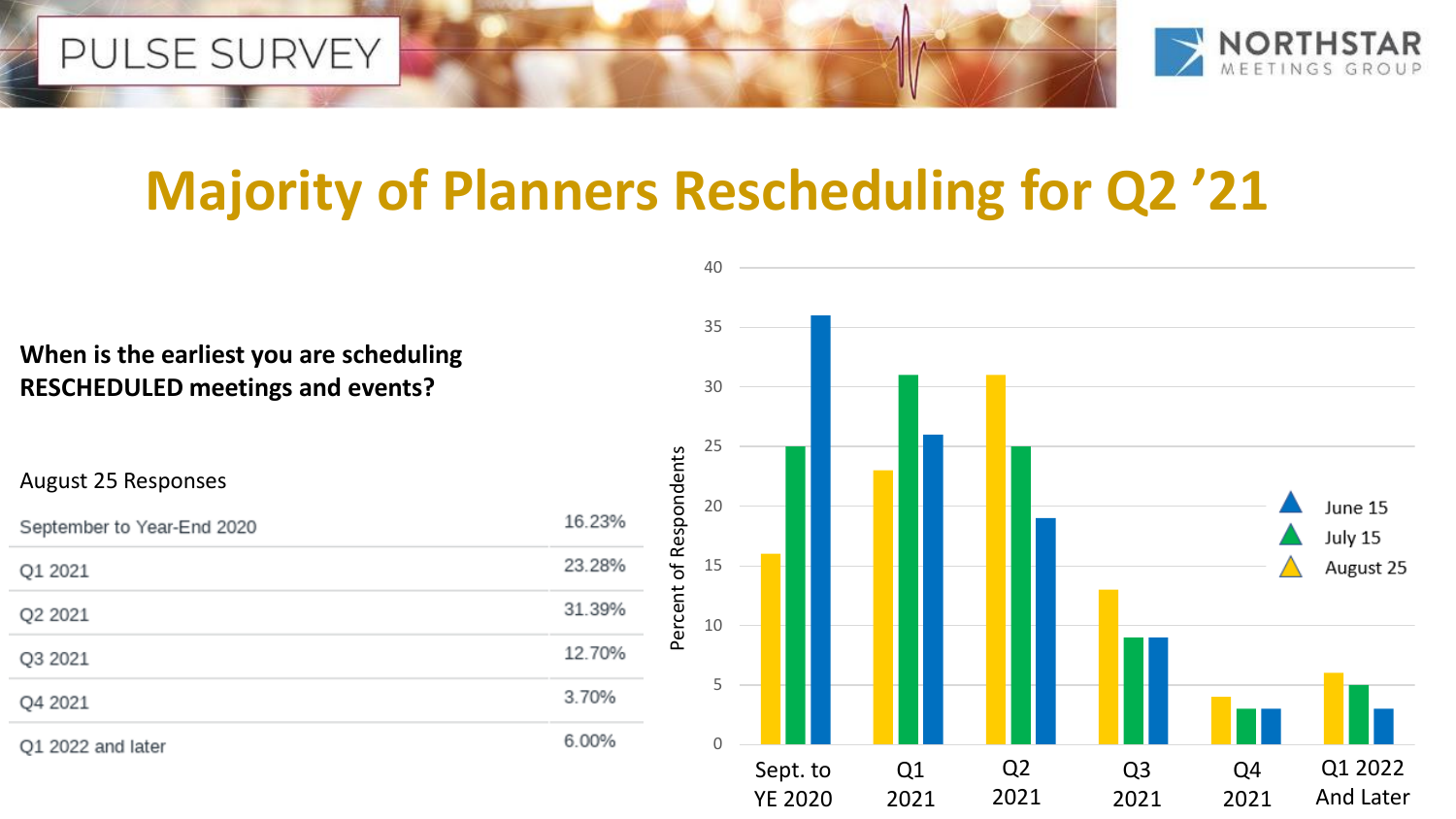



# **Big Shift Seen for New Meetings to 2022**

**When is the earliest you are scheduling NEW meetings and events?**

| September to Year-End 2020 | 11.99% |
|----------------------------|--------|
| Q1 2021                    | 20.99% |
| Q2 2021                    | 22.22% |
| Q3 2021                    | 10.93% |
| Q4 2021                    | 6.70%  |
| Q1 2022 and later          | 17.81% |

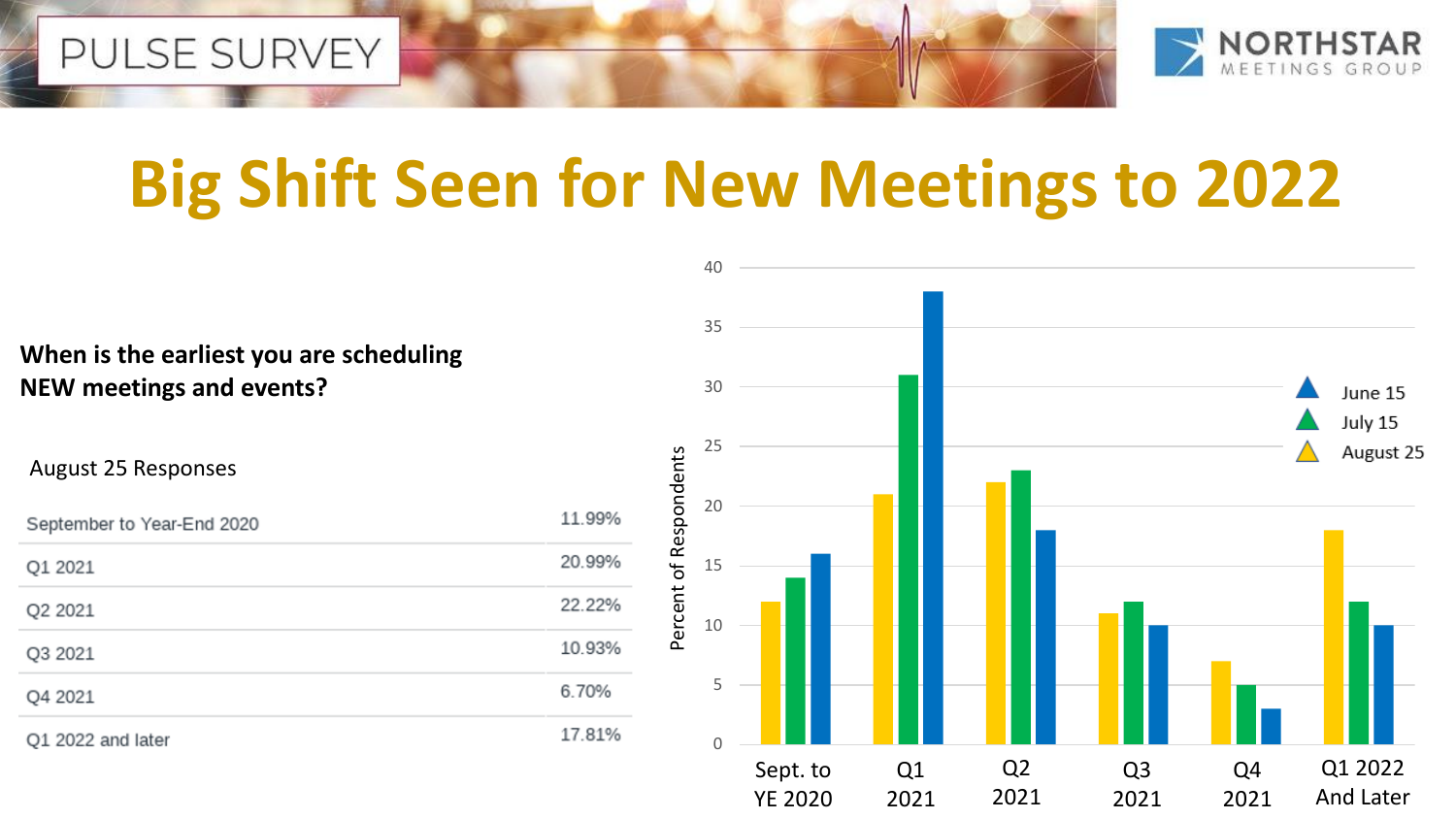



# **Fear is the Biggest Obstacle**

#### **87% report it significantly affects their ability to plan live events in the near-term**

#### **Factors that are affecting planners' ability to plan live events in the near-term (1 = not at all; 5 = very significantly)**

|                                                                                      | 1            | $\overline{2}$ | $\overline{3}$ | $\overline{4}$ | 5             |
|--------------------------------------------------------------------------------------|--------------|----------------|----------------|----------------|---------------|
| Variability of<br>cases by<br>state/country                                          | 6.51%<br>37  | 2.99%<br>17    | 14.44%<br>82   | 22.18%<br>126  | 53.87%<br>306 |
| Inconsistent<br>guidelines<br>and/or protocol<br>enforcements<br>by<br>state/country | 8.55%<br>49  | 6.81%<br>39    | 16.23%<br>93   | 27.05%<br>155  | 41.36%<br>237 |
| Lack of<br>travel/meetings<br>industry<br>protocols                                  | 12.39%<br>71 | 15.71%<br>90   | 27.40%<br>157  | 23.56%<br>135  | 20.94%<br>120 |
| Fear of safety<br>of travel and<br>gatherings,<br>regardless of<br>protocols         | 2.43%<br>14  | 3.30%<br>19    | 12.70%<br>73   | 23.30%<br>134  | 58.26%<br>335 |
| <b>Business</b><br>expectations<br>and budget<br>cuts                                | 5.04%<br>29  | 8.35%<br>48    | 19.48%<br>112  | 28.87%<br>166  | 38.26%<br>220 |



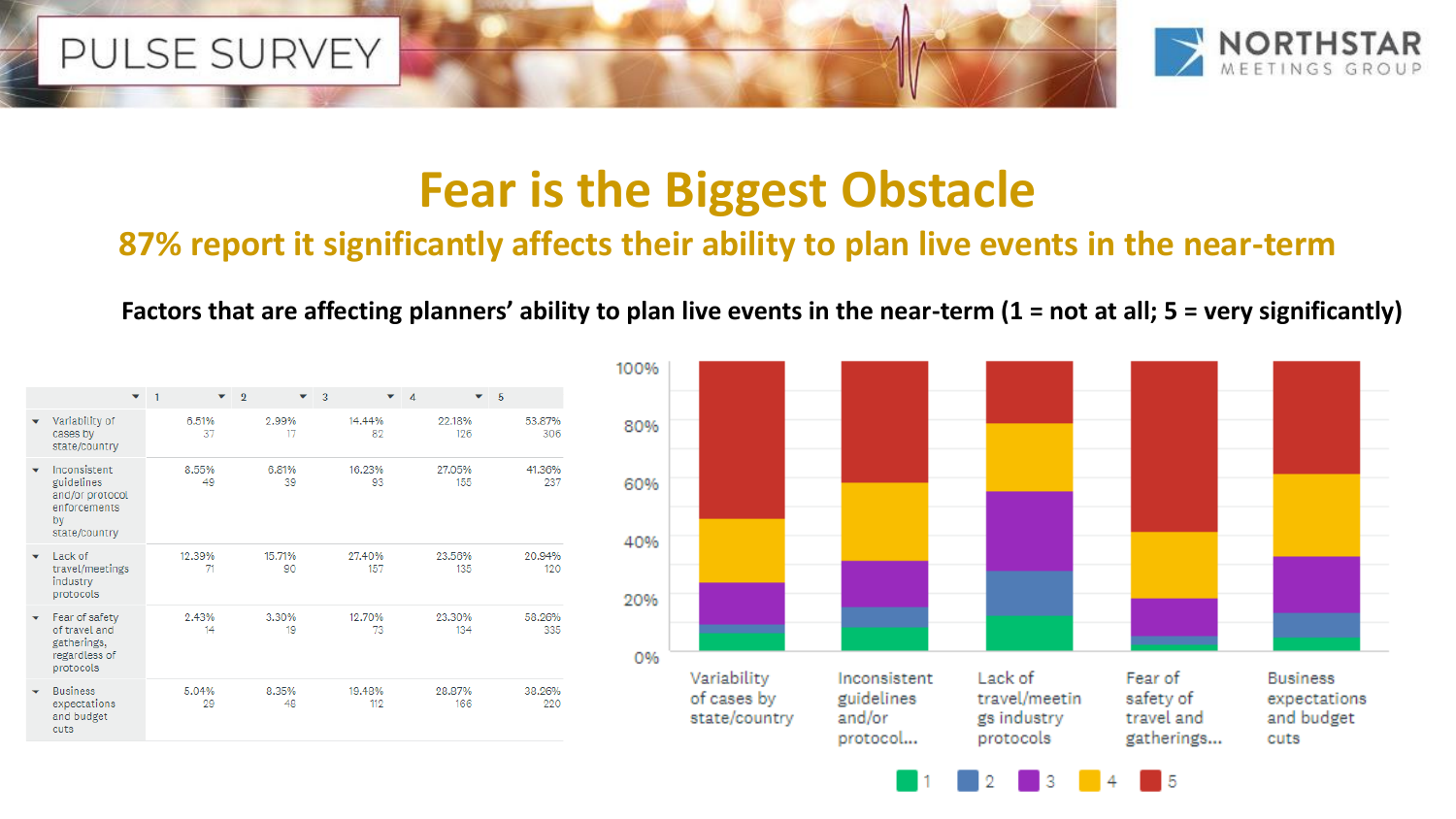



# **Light at the End of the Tunnel: Is the Expectation for '21 and '22 Boosting Planner Confidence?**

**Once the threat of COVID-19 has passed, over the next 12-18 months, will you plan more or fewer meetings?**

| More                   | 11.81% |
|------------------------|--------|
| Fewer                  | 19.97% |
| About the same         | 42.53% |
| It's too soon to know. | 25.69% |

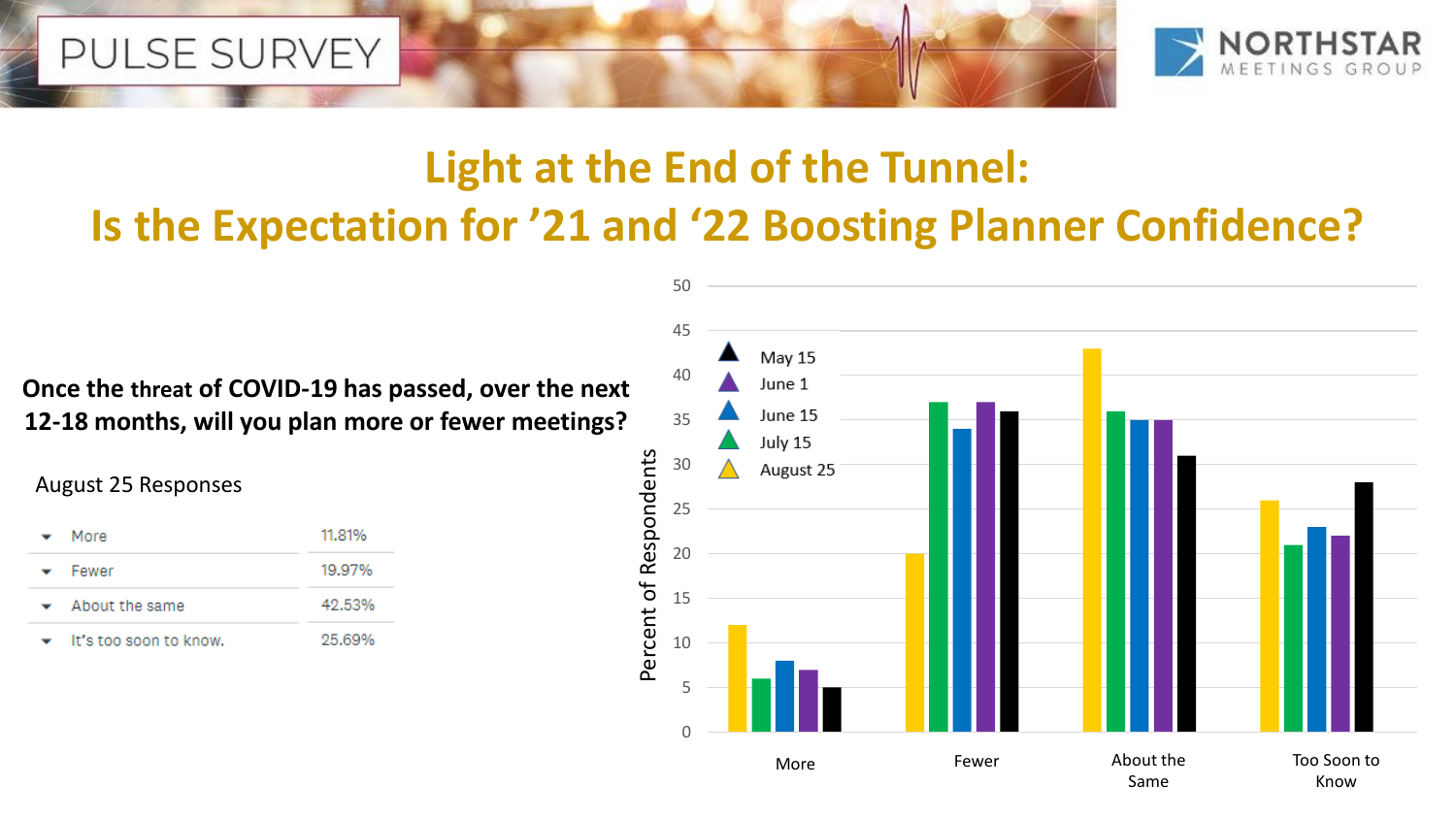



### **Light at the End of the Tunnel: Is the Expectation for '21 and '22 Boosting Planner Confidence?**

Percent of Respondents

**On a scale of 1 to 10, how confident are you about the near-term future (over the next five years) for the meetings and events industry, and your role as a professional in the industry. (1 being not at all confident, 10 being highly confident.)**

**On a Scale of 1-10:**

**6.25**

As of August 25, 2020

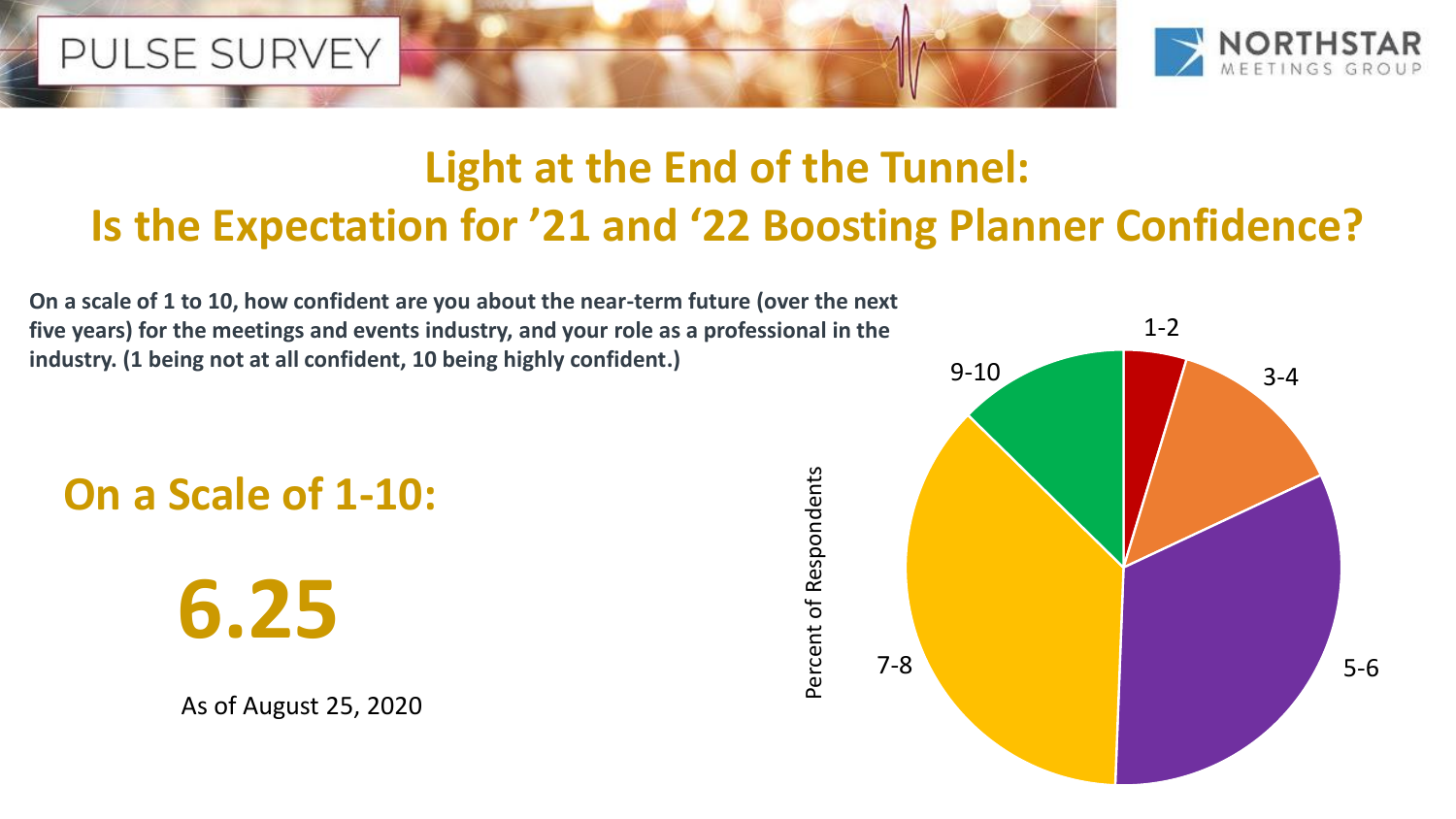

# **Planners are Generally Satisfied with Industry Leadership in this Time of Crisis**

Percent of Respondents

Percent of Respondents

#### As of August 25, 2020

**Do you believe industry leadership (associations, organizations, hospitality industry executive leadership, etc.) has responded adequately to address your needs during the crisis?**

**72% Say "Yes"**

"*I feel like the major hotels and airlines and associations/councils are working around the clock to get meetings and events back in business. They have done everything they can to help planners navigate what's next*."

*"The need for a coordinated industry response is greater than ever."*

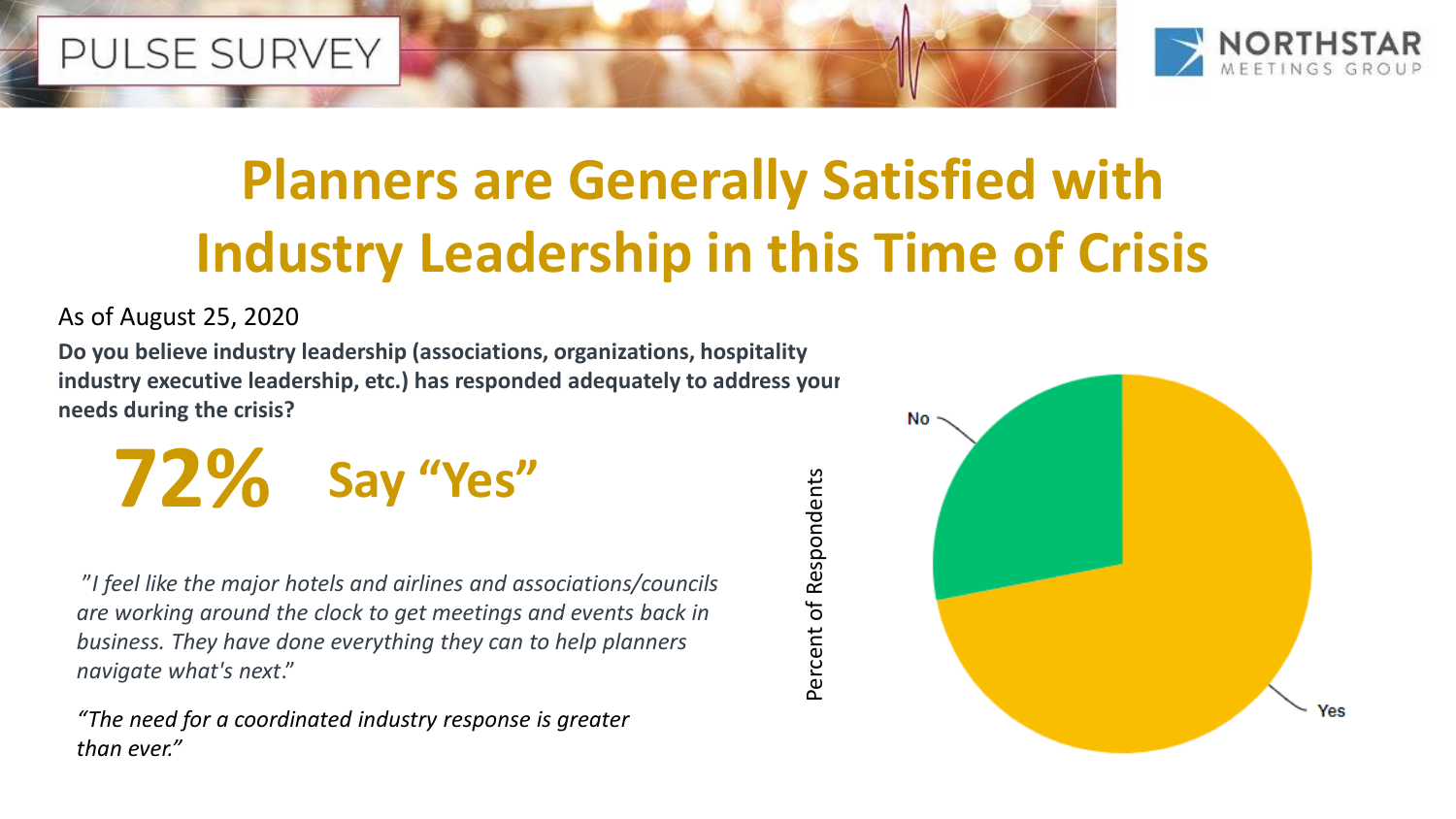

### **More or Fewer?**

#### **Planners anticipate more local and regional events (again), and gain confidence in national and international events**

**Once the threat of COVID-19 has passed, will you plan more or fewer meetings over the next 12-18 months?**

|               | <b>MORE</b> |     | <b>FEWER</b>  |
|---------------|-------------|-----|---------------|
| International | 9.45%       | -31 | 45.43%<br>149 |
| National      | 12.63%      | 59  | 25.48%<br>119 |
| Regional      | 28.22%      | 127 | 17.56%<br>79  |
| Local         | 31.22%      | 128 | 13.90%<br>57  |



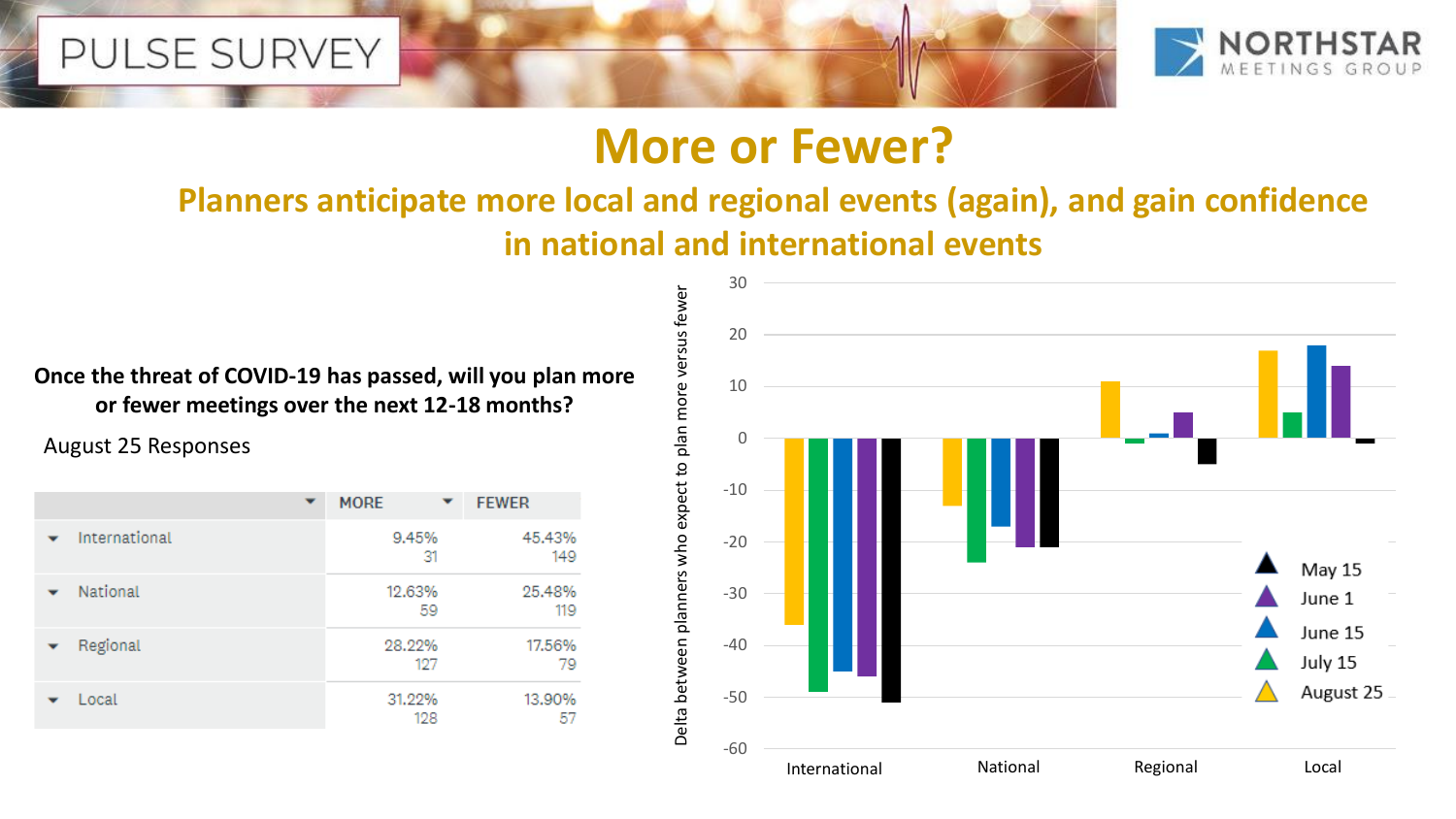

# **More or Fewer?**

**Meetings < 100 attendees expected to grow in number, while large events remain less likely**

**Once the threat of COVID-19 has passed, will you plan more or fewer meetings over the next 12-18 months?**

|                                 | <b>MORE</b> |             | <b>FEWER</b> |               |  |
|---------------------------------|-------------|-------------|--------------|---------------|--|
| More than<br>5,000<br>attendees |             | 5.46%<br>10 |              | 54.10%<br>99  |  |
| $1,001 -$<br>5,000<br>attendees |             | 4.81%<br>13 |              | 42.22%<br>114 |  |
| 501-1,000<br>attendees          |             | 8.88%<br>31 |              | 38.11%<br>133 |  |
| 101-500<br>attendees            | 11.40%      | 57          |              | 27.60%<br>138 |  |
| 51-100<br>attendees             | 21.67%      | 101         |              | 18.67%<br>87  |  |
| $15 - 50$<br>attendees          | 30.51%      | 144         |              | 14.83%<br>70  |  |
| Fewer than<br>15<br>attendees   | 26.58%      | 97          |              | 18.08%<br>66  |  |

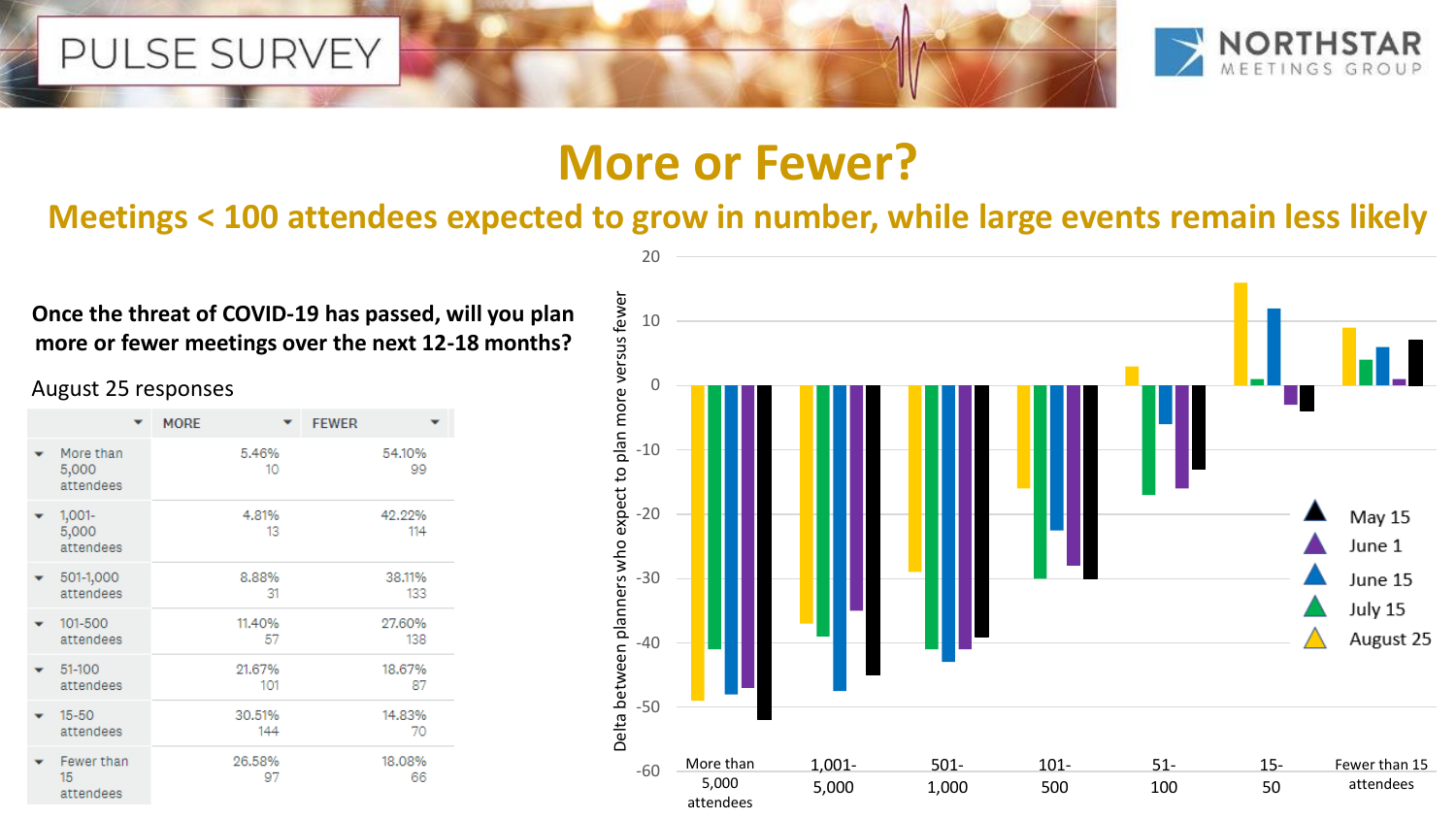

# **Prospects for Trade Shows Approach Lowest Levels Though Expectations Remain , All Other Event Categories Show Gains**

#### **Once the threat of COVID-19 has passed, will you plan more or fewer events over the next 12-18 months?**

 $\blacktriangledown$ 

#### July 15 Responses

| <b>MORE</b>                                         |              | <b>FEWER</b>  |
|-----------------------------------------------------|--------------|---------------|
| Trade Shows/Exhibitions/Congresses                  | 2.68%<br>11  | 40.98%<br>168 |
| Association                                         | 7.51%<br>29  | 26.42%<br>102 |
| Corporate                                           | 8.94%<br>38  | 40.94%<br>174 |
| Government                                          | 10.71%<br>15 | 41.43%<br>58  |
| Social, Military, Education, Religion,<br>Fraternal | 13.53%<br>28 | 31.40%<br>65  |
| Sports/Esports                                      | 19.57%<br>27 | 36.96%<br>51  |
| Festivals/Fairs                                     | 9.02%<br>12  | 54.89%<br>73  |

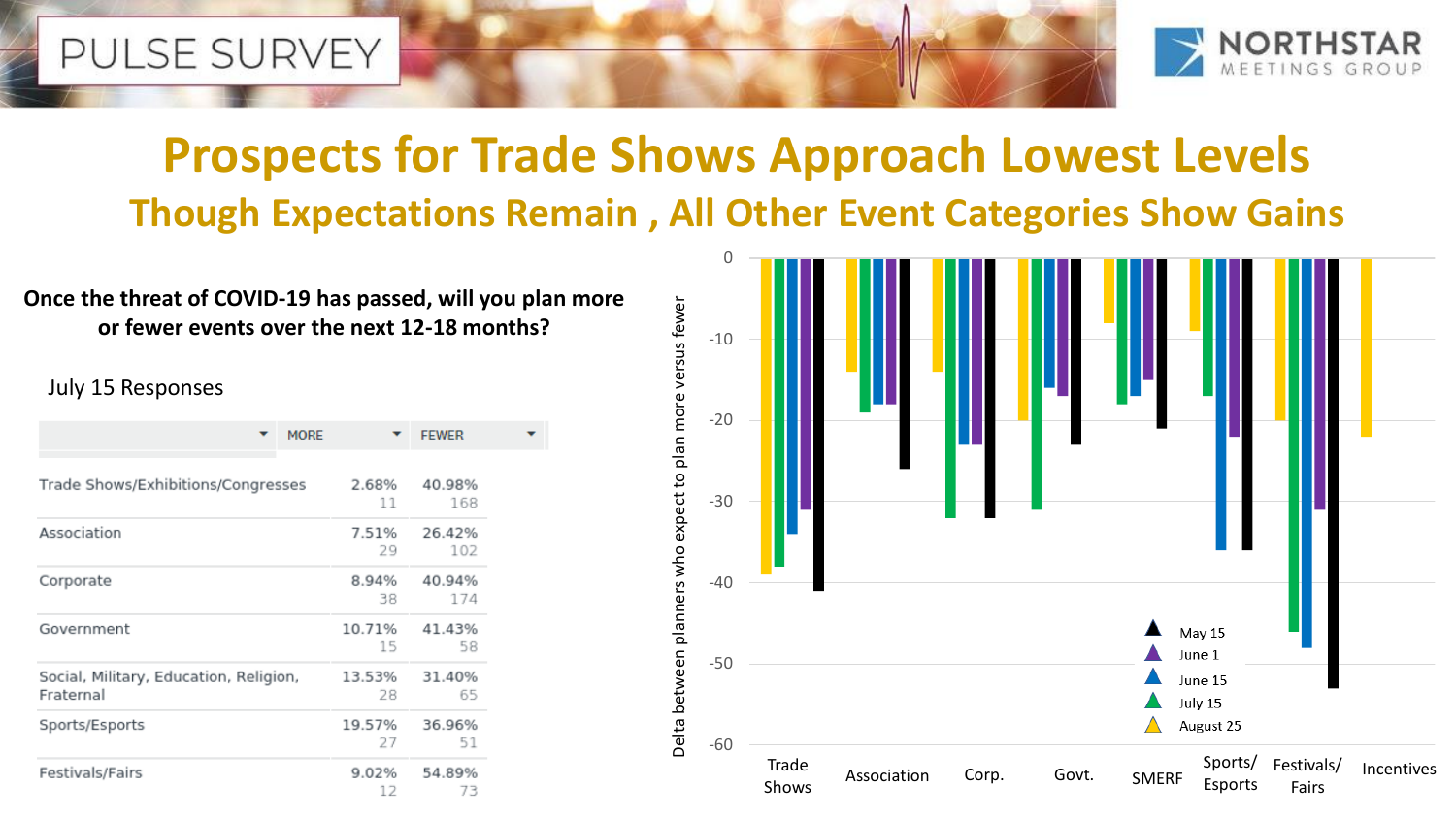

# **Among Venue Types, Boutique Hotels, Resorts Increase in Favor** 20**While large, complex facilities are less likely to attract meetings**

|                                  | <b>MORE</b>  | <b>FEWER</b>  |
|----------------------------------|--------------|---------------|
| Downtown Hotel                   | 6.32%<br>32  | 23.91%<br>121 |
| Suburban Hotel                   | 16,43%<br>68 | 17.87%<br>74  |
| <b>Boutique Hotel</b>            | 21.82%<br>84 | 14.29%<br>55  |
| Airport Hotel                    | 11.36%<br>35 | 26.62%<br>82  |
| Resort                           | 18.54%<br>79 | 17.84%<br>76  |
| <b>Golf Resort</b>               | 13.95%<br>42 | 20.27%<br>61  |
| <b>Conference Center</b>         | 11.03%<br>43 | 25.38%<br>99  |
| <b>Convention Center</b>         | 9.97%<br>35  | 30.77%<br>108 |
| Sports<br>Facility/Stadium/Arena | 13.69%<br>23 | 35.12%<br>59  |
| <b>Gaming Facility</b>           | 5.80%<br>8   | 45.65%<br>63  |
| Cruise Ship                      | 6.96%<br>8   | 67.83%<br>78  |

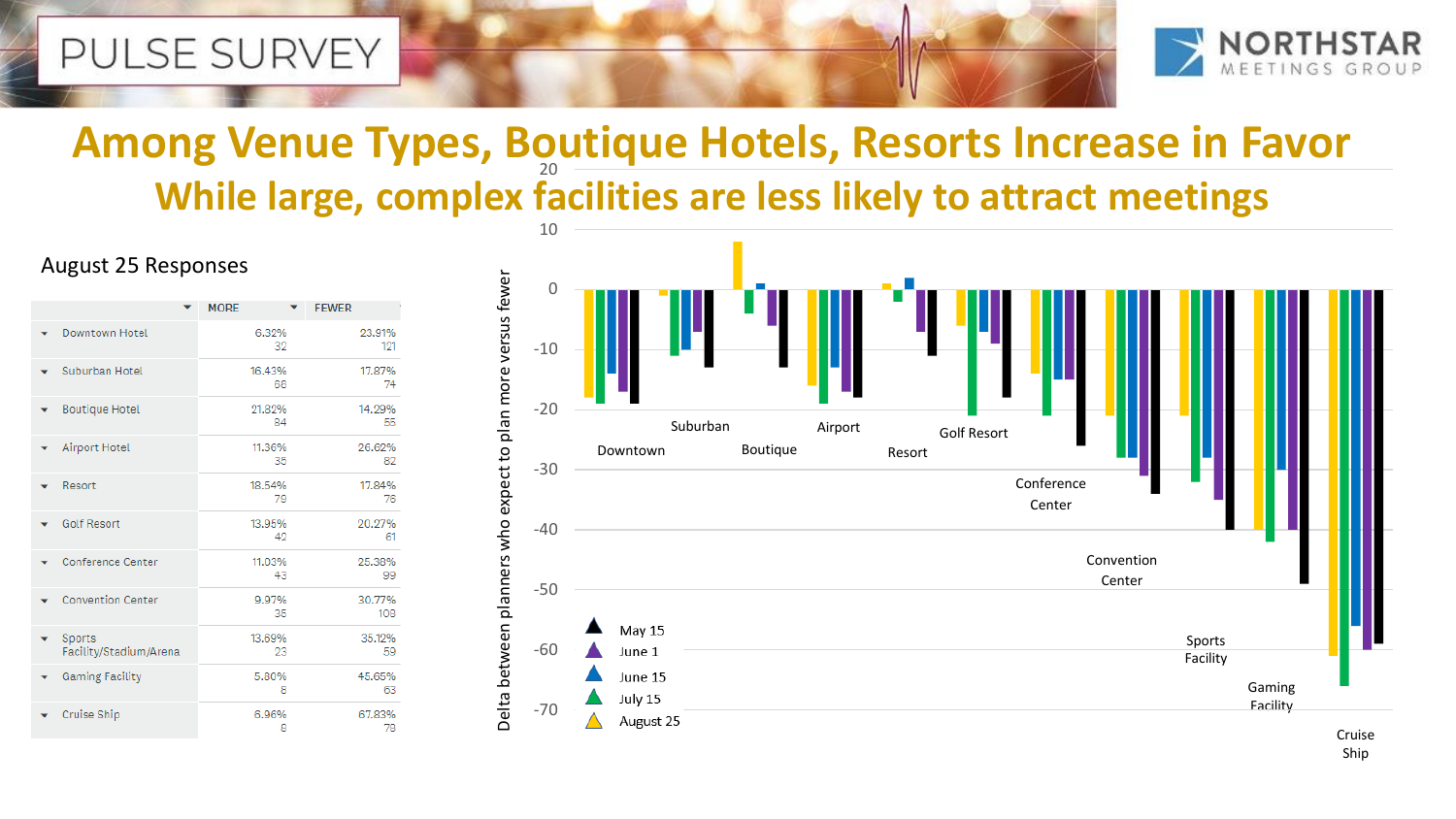![](_page_16_Picture_1.jpeg)

Onsite Attendee Tracking Tools

June 1 June 15 July 15 August 25

### **Onsite Technology Tools Rise Relative to Interest in Virtual An indicator of planning for physical events in '21 and '22?**

**Do you expect you will require more or fewer of these**  90 **products/services to plan your meetings and events?** August 25 Responses 80  $\times$  MORE  $\blacktriangleright$  FFWER FEWER 70 58.53% 18.90% Virtual hosted-Virtual event 75,80% 12.01% 72 buyer events 223 platforms 404 64 and fams to More 60 Percent of Planners Requiring More support buying Virtual site 69.66% 13.77% decisions 349 69 visits 5.69% 76.85% On-site Requiring Education 60.29% 3.95% 405 30 registration 50 specific to 290 19 tools to legal matters minimize crowding and 76.48% Education 3.75% touch points 40 specific to 387 19 Planners health/medical 68.22% 6.67% On-site safety matters 30 attendee-307 tracking tools 30 44.42% 3.57% Engagement of professional 199 16 legal advisory Percent of services 20 64,47% 5.26% Engagement of health/medical 294 24 safety advisory 10 services 23.31% 35.59% In-person, 93 142 hosted-buyer  $\Omega$ events and fams to Virtual In-person Onsite Tools Virtual Virtual Medical Legal Legal Medical support buying Site to Minimize Event Hosted Hosted decisions Education Engagement Engagement Education Visits Buyer Buyer Crowding/ Platforms Events Events Touchpoints

100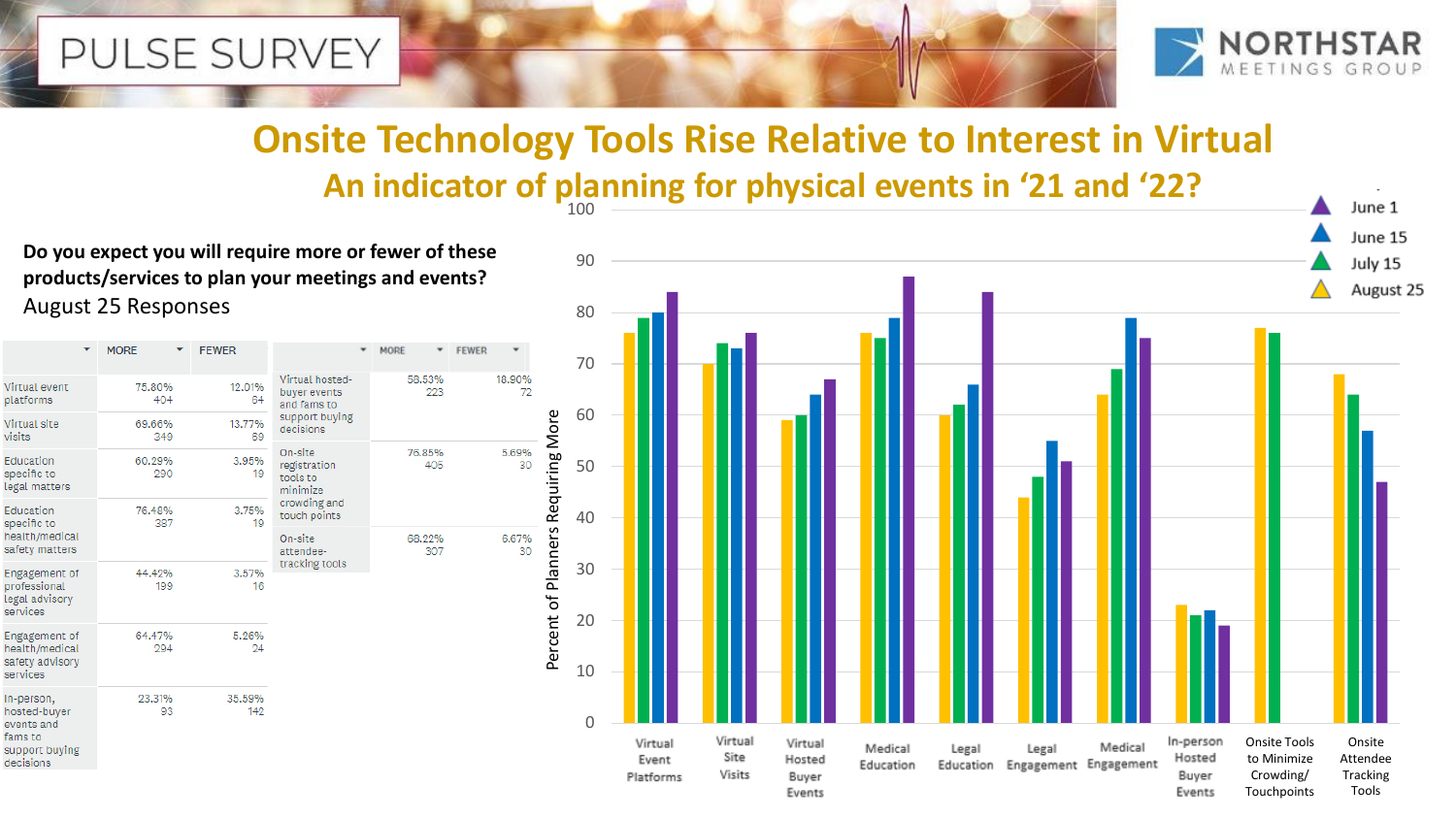![](_page_17_Picture_1.jpeg)

### **"If You Build It, They May Not Come": Travel Restrictions the Top Concern**

#### **How concerned are you about the following?**

|                                                         | <b>VERY CONCERNED</b> |                                      | <b>VERY CONCERNED</b> |  |
|---------------------------------------------------------|-----------------------|--------------------------------------|-----------------------|--|
| Reduced<br>demand for<br>in-person<br>meetings and      | 47.36%<br>269         | Hotel and<br>venue service<br>levels | 32.09%<br>181         |  |
| events                                                  |                       | Hotel and                            | 36.38%                |  |
| Reduced<br>meeting and                                  | 49.56%<br>282         | venue pricing<br>and rates           | 207                   |  |
| event<br>budgets                                        |                       | Hotel<br>commission                  | 26.25%<br>126         |  |
| <b>Travel policy</b>                                    | 56.59%                | policies                             |                       |  |
| updates<br>restricting<br>business<br>travel            | 322                   | Food-and-<br>beverage<br>safety      | 39.34%<br>225         |  |
| New best<br>practices for<br>gatherings                 | 35,10%<br>199         | Food-and-<br>beverage<br>pricing     | 40.60%<br>231         |  |
| Airline<br>accessibility                                | 33,15%<br>179         |                                      |                       |  |
| <b>Airline</b> fares                                    | 30.22%<br>162         |                                      |                       |  |
| Hotel and<br>venue health<br>and safety<br>preparedness | 38.29%<br>219         |                                      |                       |  |
| Hotel and<br>venue<br>availability                      | 25.22%<br>143         |                                      |                       |  |

![](_page_17_Figure_6.jpeg)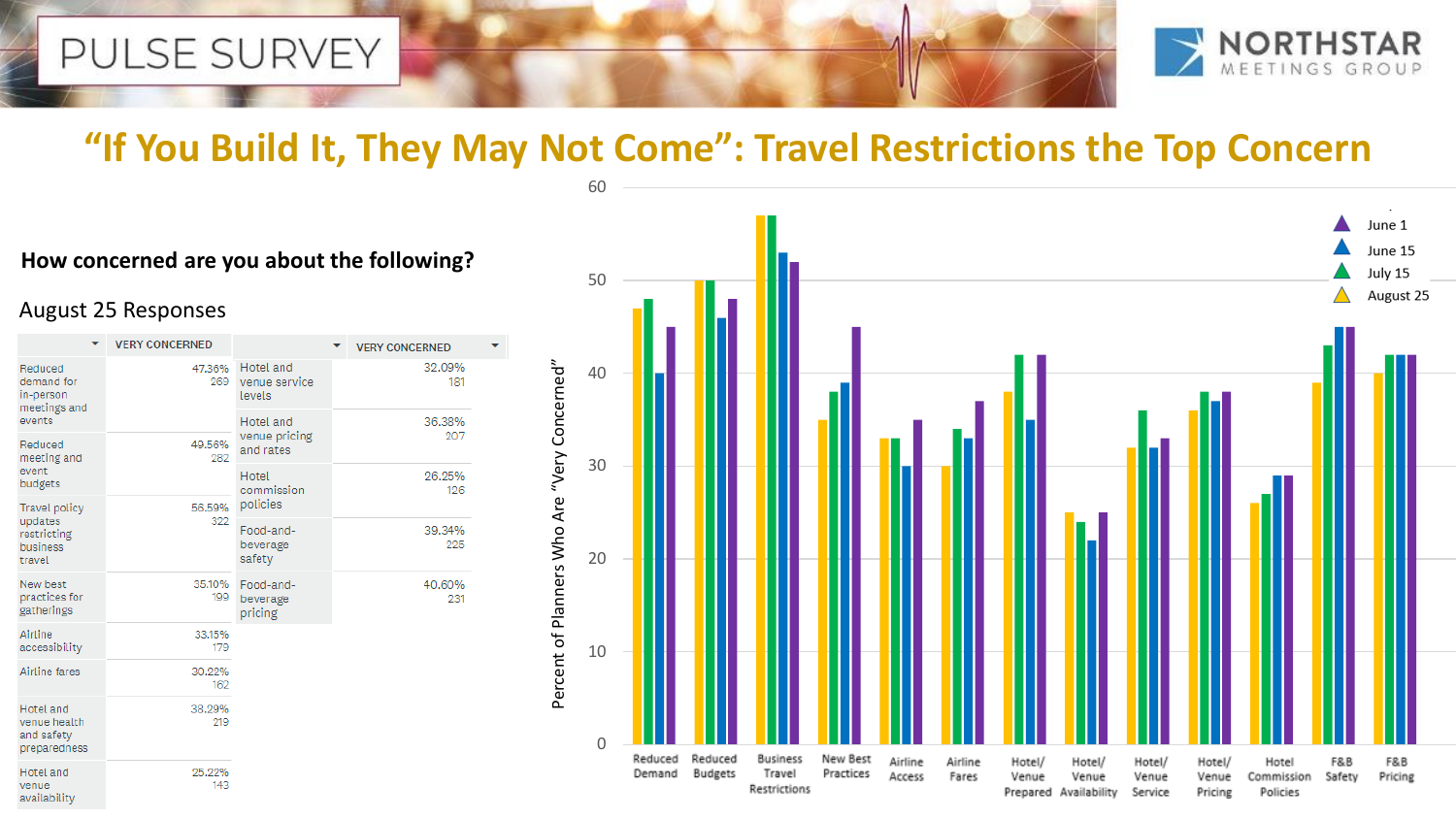![](_page_18_Picture_1.jpeg)

### **"Yes" to Distancing, Protocols, Face Masks; "No" to Testing**

#### **Are you considering any of the following in the planning of future events?**

| <b>ANSWER CHOICES</b>                                            | <b>RESPONSES</b> |
|------------------------------------------------------------------|------------------|
| Reducing and managing crowd densities                            | 78.28%           |
| Developing meeting room designs to encourage physical distancing | 82.24%           |
| Establishing protocols for attendees who are ill                 | 74.14%           |
| Providing temperature checks                                     | 57.07%           |
| Providing rapid Covid-19 testing                                 | 25.69%           |
| Requiring Covid test prior to the meeting                        | 26.38%           |
| Providing virtual alternatives concurrently with physical events | 76.55%           |
| Requiring liability waivers as a condition of attendance         | 58.97%           |
| Requiring face masks as a condition of attendance                | 77.07%           |
| Supplying face masks for attendees                               | 79.94%           |

![](_page_18_Figure_6.jpeg)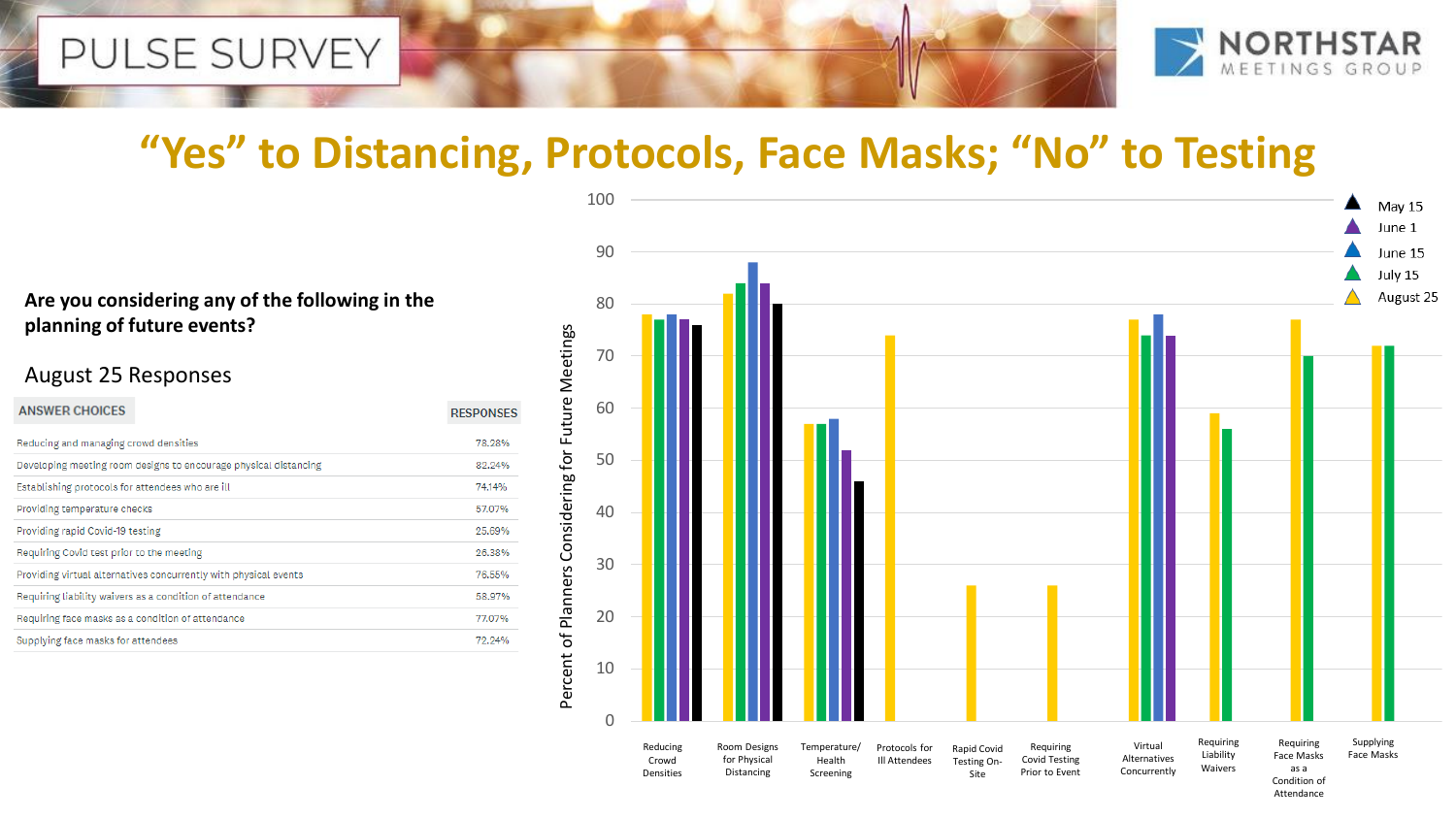![](_page_19_Picture_1.jpeg)

# **As More is Learned About Virtual Events, More Planners Begin to Gain Confidence in Their Business Potential**

**How successful will virtual events be for your constituents? Please rate your confidence, 5 being highly confident, one being not at all confident**

|                               | $1 - 2$       | 3             | $4 - 5$       |
|-------------------------------|---------------|---------------|---------------|
| For                           | 22.81%        | 32.98%        | 44.21%        |
| attendees                     | 130           | 188           | 252           |
| For                           | 44.82%        | 35,71%        | 19,46%        |
| sponsors                      | 251           | 200           | 109           |
| For<br>business<br>objectives | 27.29%<br>155 | 38.91%<br>221 | 33.80%<br>192 |
| <b>Not</b>                    | 53.03%        | 30.30%        | 16.67%        |
| applicable                    | 70            | 40            | 22            |

![](_page_19_Figure_6.jpeg)